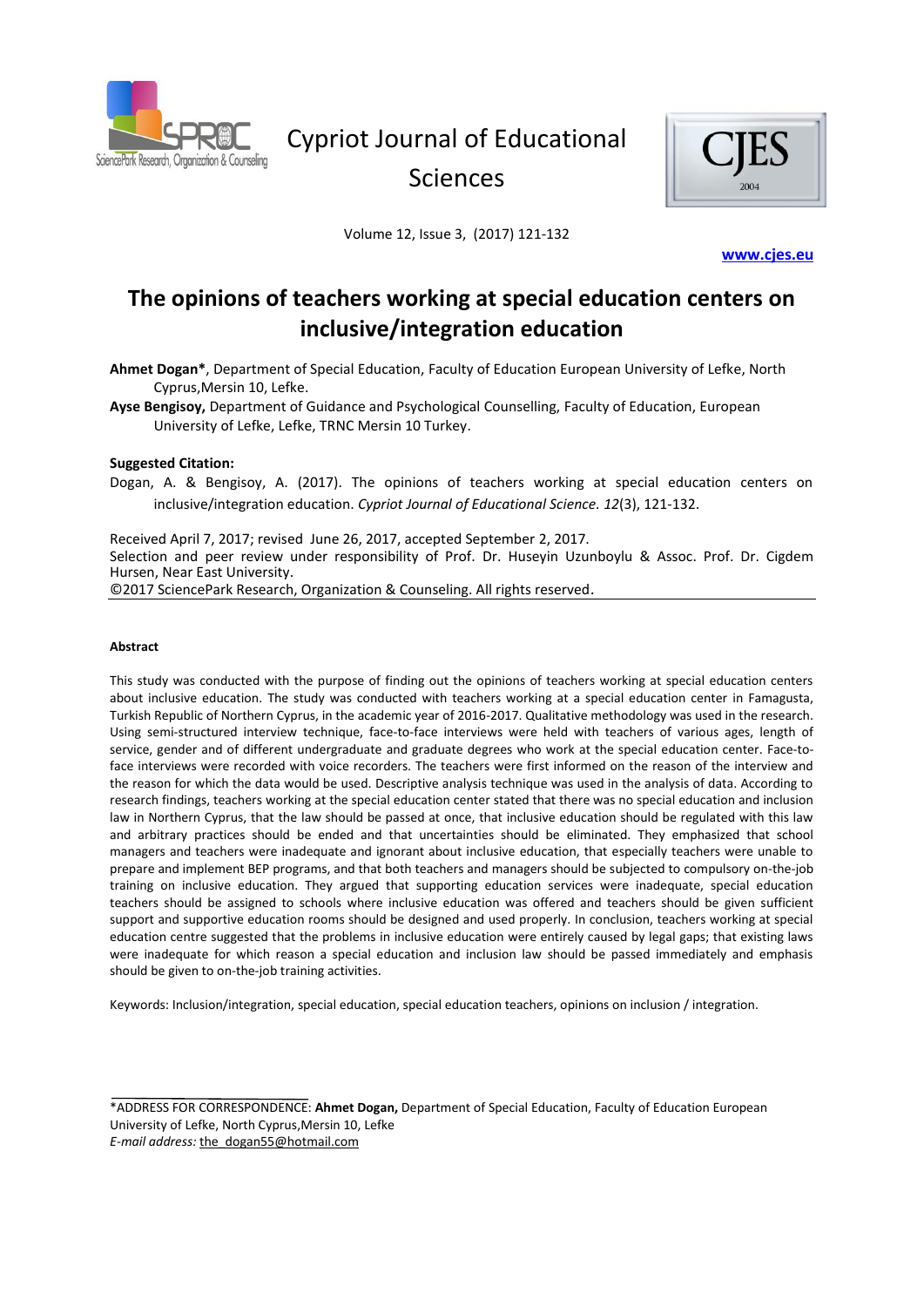## **1. Introduction**

Education is the most fundamental right of all individuals. No one can be deprived of the right of education due to their non-abilities. The rights of education are secured with national and international laws and conventions for all individuals (Batu, Colak & Odluyurt, 2014). 1981- "*UNESCO Malaga World Conference on Education, Prevention and Participation Activities and Sundberg Declaration"* emphasized that countries should take measures to facilitate the access of disabled persons to education and teaching, offer supportive education services that parents need, ensure parent participation in education services and include parent education, increase the qualifications of educators, upgrade education environments so that they are suitable for disabled individuals and meet their material needs and take measures required to reintegrate them to the society (TC MEB, 2013). In 1990 "*World Conference on Education for Everyone"*, European Union Integration of Disabled People within General Teaching System accepted as a principle decision that individuals with special needs should participate in general education system and related efforts should be encouraged. In addition, "full participation in general education system must be the first option, and that effort should be paid by all education institutions to meet the needs of students with disabilities. The highest possible level of teaching should be provided to students with disabilities within the education system and their independence and reintegration with the society should be encouraged" (TC MEB, 2013). "In order to make sure that equality of opportunity is ensured without discrimination, integrative education system must include disabled individuals, who should be included in general education system, and they should benefit from compulsory and free of charge elementary and secondary education opportunities, their equal access to education in their habitat should be ensured, regulation should be made suitable for their needs, the support they needed within education system should be provided, and their access to higher education, vocational education, adult education and life-long education should be provided under equal conditions without discrimination of any kind" (TC MEB, 2013). The viewpoint in several countries of the world follows almost the same process for inclusive education. Measures towards paying attention to both students and classroom environment and other factors are being taken (Turnbull, Turnbull, Shank, & Smith, 2004). In 2006 – 2015 European Council Action Plan for People with Disabilities recommendation has been made with regards to the rights of people with disabilities such as diagnosis, prognosis, treatment, accessibility, integration, vocational courses etc. (TC MEB, 2013).

TRNC does not have a separate integration and special education law. Integration and special education applications are performed as per 59<sup>th</sup> article of TRNC constitution and  $42^{nd}$ ,  $43^{rd}$ ,  $44^{th}$ ,  $49^{th}$ and 52<sup>nd</sup> articles of National Education Law. TRNC constitution and TRNC MEB law, 1985, 1986. It is not rare that students at schools are having learning difficulties (Batu, 2014). One of the most fundamental reasons of this problem is that individual needs of students are being ignored. However, the learning needs, interests and skills, learning characteristics and speed of every individual are different. Designing a program and learning process which is differentiated according to the individual needs of each student will remove learning difficulties to a great extent. If individuals who need special education continue their education in integrated education environments instead of differentiated education environments, their integration with other students will become easier; inadequacies of students and other people in the society result in the change of negative attitudes and behaviors towards individuals with inadequacies which, in turn, results in more inclusion/integration. Instead of separating students with inadequacies from other students, the basic objective must be more integration with the adaptation and regulations at schools. Separating students with inadequacies from their normal peers is not right and makes adaptation of student to normal social life a rather challenging task. Integration must be constantly supported and developed by the Ministry of National Education, school managers, teachers, relevant agencies, families and the environment. If everyone working at school displays positive attitudes towards integration, the possibility of success of inclusion-integration will be higher. Especially school management and teachers must support integration practices, pave the way for effective implementation of the process with their attitude and behaviors, and undertake a critical role in ensuring the integration of students with special needs with their peers and the society at large (TC MEB, 2013). Special education principles fully indicate that student receives education in the earliest convenience in early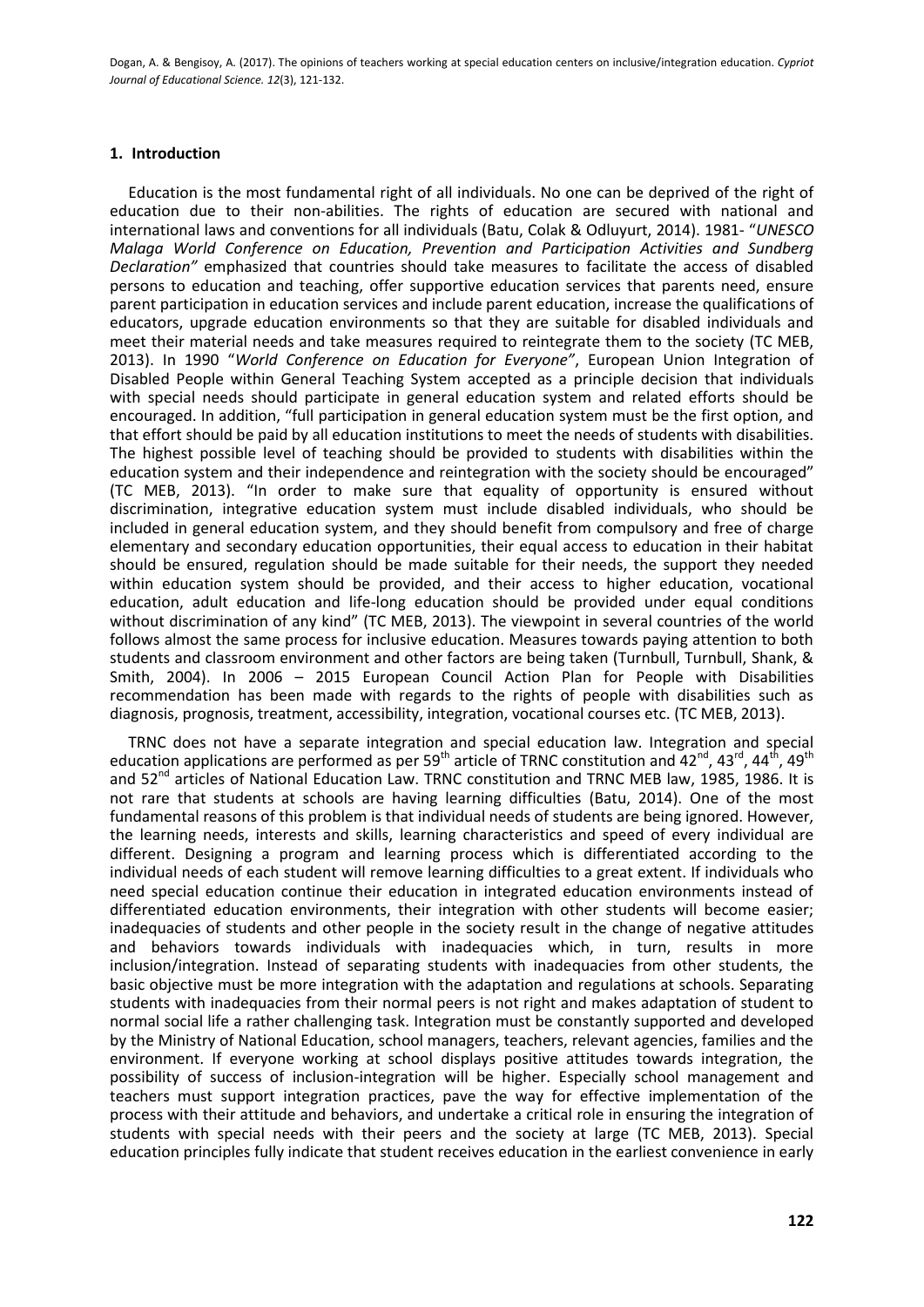childhood. The first years of development are critical both in general education process and in special education (Odom, 2000).

Within the scope of integration applications, offering education to students with disabilities with their normal peers will make considerable contribution to the improvement of their social skills and social acceptance. Students who develop differently have the best opportunity of obtaining education in the integration environment with their peers without being excluded. Education environments other than inclusion/integration are restraining for students with inadequacies. Considering the characteristics of students with special education, it is seen that inclusive education is the best education environment for them. In order for inclusive education to achieve the desired objective, it is essential that education begins in early ages; and vocational qualifications, the approach of individuals without disabilities towards individuals with disabilities, and the approach of parents of individuals with and without disabilities matter (TC MEB, 2010). Considering the education of individuals with special needs within the education system, one of the first concepts is inclusion (integration). Despite all efforts and well-intended approaches, inclusive education has not reached the desired level. One of the most important reasons for this failure is that teachers and school managers do not have sufficient information with regards to the characteristics and education of individuals with different development (Batu, Colak & Odluyurt, 2014). It must be ensured that regulations for children who need special education must be made with child-centered educational approaches and that they have access to regular schools, and effort must be paid to ensure that they continue education without being separated from their peers (Batu, Colak & Odluyurt, 2014). These students with disabilities must be placed in education institutions so that they are with their peers with normal development from the least restrictive to the most restrictive environment. The least restrictive environment means the medium where students with disabilities are educated with their normal peers. Students with special needs must be together with their normal peers as long as it is practicable. The least restrictive environments are those where students with disabilities can show the highest level of success. Separating students with disabilities from their peers is not right. Separating them from their peers makes it more difficult for them to adapt to social life. The needs of students with disabilities can be better met in normal education environments. Effective education methods work with every individual (Kargın, 2004). Students with disabilities have the chance of receiving education with their peers in inclusion/integration environments whereas students who are in restrictive education environments outside integration lose this chance. Inclusion efforts became widespread with the act no. 2916 on children that need special education which was enacted in 1983 (Kırcaali-Iftar, 1998). Effort is paid to rapidly popularize the programs related to inclusion which are implemented at general schools (Sucuoglu, 1991). The purpose of inclusion/integration education is to eliminate the borders which separate general and special education and make students with disabilities indispensable parts of general education classes (Chopra, 2008). Students with disabilities were educated at special education schools in the beginning; then, special education classes were opened at normal schools and partial integration was applied. Today they are educated at schools along with students without disabilities at general education schools (Blair, 1985).

What is meant with inclusive education is that students with disabilities receive the required support education services and are educated at normal classes as full-time or half-time inclusion students (Güzel, 2014). As a result of integration applications, all students will notice individual differences and learn to respect their differences, so that their skills such as communicating and being friends with each other will be improved (Ardic, 2014). Inclusion is an educative result of normalization process within the idea of "offering equal education opportunity to everyone" (Diler, 1998). If students with special needs see themselves as the part of a general class and if they are accepted by their teachers and classmates, then it can be claimed that these students are integrated/included in real sense (Batu, 2008). For inclusion/integration, every student has to benefit from the right to receive education at fair rates (Salend, 2001). Inclusion education is a process which ensures the educative and psycho-social development of all students. For inclusion education students in classroom environment obtain several acquisitions from their peers and school environment and show progress in terms of development (Lindsay, 2003). The process which also requires the employment of different teaching methods and techniques in the classroom make sure that students benefit from it (Lewis & Doorkagi, 1999). It is witnessed that there is a general acceptance for offering inclusion/integration education regularly in general education classes to children who need special education with their peers (Aral, 2011). Applications with regards to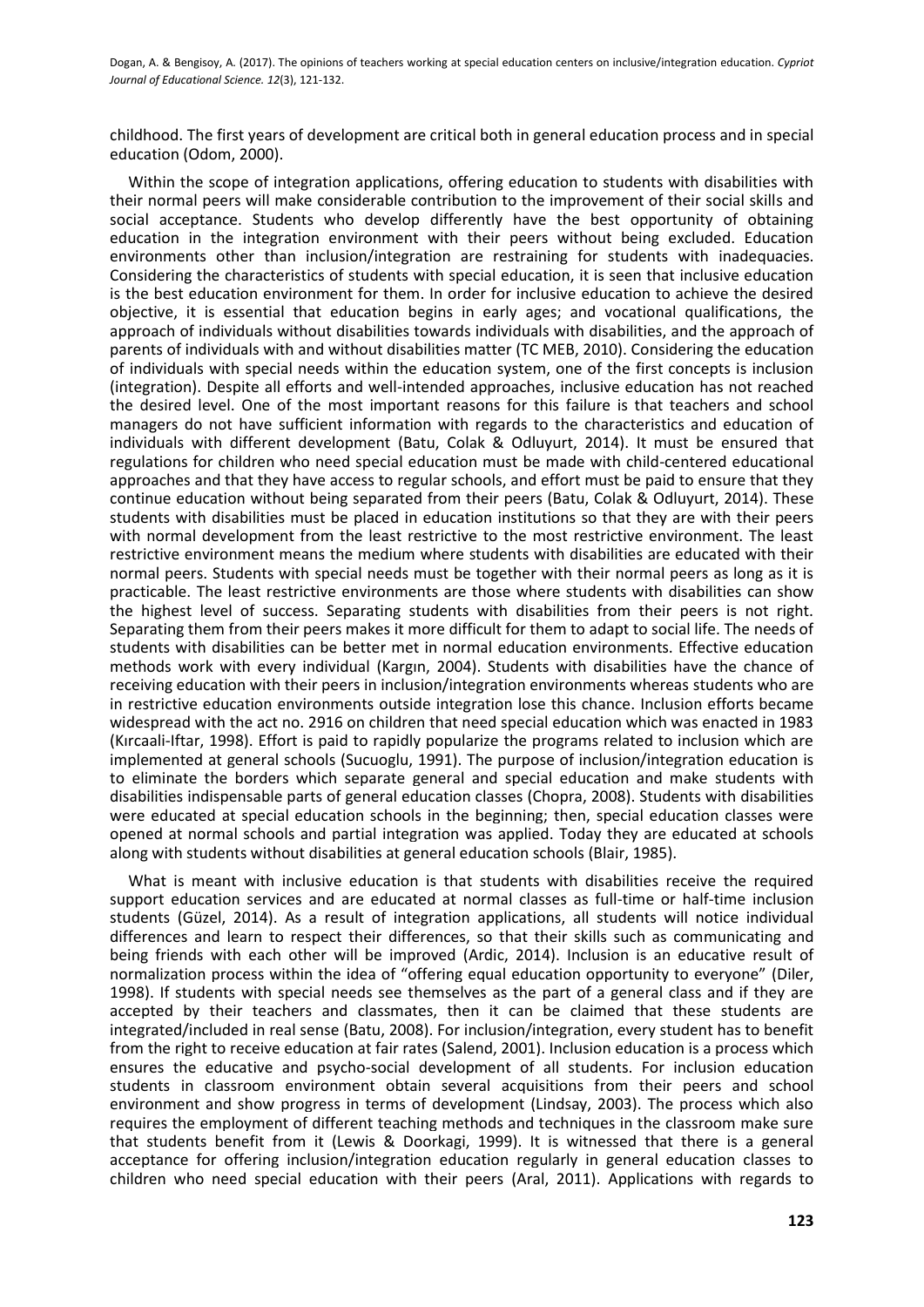inclusive education began with the insistence and efforts of the parents of students who receive special education in the USA in 1930s. Scientific researches and applications with regards to inclusion aim at preventing the labeling and exclusion of children with special needs, increasing their social acceptance and status, and creating a learning environment with better conditions (Batu & Kırcaali-Iftar, 2005). At the World Special Education Conference which was organized by UNESCO in 1994 in Spain decisions were taken with regards to integration. In this decision, it is said that "every child has the fundamental right of obtaining education and every child must be given the opportunity to achieve in reaching and sustain an acceptable level of education (Salamanca Declaration, 1994). Member countries are obliged to perform these responsibilities with the laws to be enacted. Indeed, in Turkey legislation efforts have been paid with regards to special education and inclusion/integration in line with international laws. There are efforts for preparing legislation with regards to special education and inclusion/integration in TRNC. However, despite all legal efforts, there are still problems regarding inclusion/integration practices (Ataman et al., 2012).

Teachers who have inclusive students in their classes have problems with the school administration and other teachers as well as the parents of students with special needs. Parents complain that the teachers do not want the student in their class whereas the teachers complain that parents do not show interest in the child, do not support his/her homework, do not cooperate, distort the order of the class and reduce success (Sucuoglu & Bakkaloglu, 2013). In the communiqué titled "Inclusive Education Applications"published on 02.09.2008 by Directorate General of Special Education Guidance and Consultancy Services in Turkey, it is stated that regarding the inclusive education of students with disabilities who are educated with their normal peers in inclusive classes, the class teachers, school guidance teachers, other teachers, managers and all the officials at the school will act with the same consciousness of responsibility (TC MEB, 2013).

#### **2. Method**

The purpose of this research was to present the opinions of teachers at a special education centre in Famagusta district of TRNC on inclusion applications; thus, descriptive method was used. The data of this research were collected with interview technique. It was conducted with the purpose of listening to the viewpoints of teachers working at special education centre on inclusion applications, their opinions on inclusion, problems with regards to the present situation, presenting the foregoing in a detailed manner and providing in-depth explanations. Interview technique allows for collecting in-depth information in order to understand the viewpoints, meanings and opinions of interviewees (Kus, 2003). Interview is a technique in which the data are collected through verbal dialogues. People usually prefer to explain their opinions verbally instead of expressing them in writing (Karasar, 2005).

Semi-structured interview is a type of interview where structured and non-structured interview approaches are used together. In such interviews, the questions previously prepared by the researcher are asked to the interviewee in a certain order. The interviewee is permitted to answer the questions in such detail as he/she wants (Batu, 2000). In semi-structured interviews, interview questions are prepared by the researcher in advance and interviewees are asked questions with partial flexibility, whereas reorganization and discussion of questions is allowed (Ekiz, 2013).

In this study semi-structured interview technique was used because it allows for collecting indepth information and the interviewees answer the questions as widely as they wanted. The interviewees were asked to answer these questions sincerely and frankly. Recordings of face-to-face interviews were collected as data.

As the study is based on face-to-face interviews, whether the interviewees are followed by the researcher, the questions are conveyed accurately, the interviewee understands the question accurately are essential in terms of significance of the data (Gay, Mills & Airasian, 2006).

The study group of this study consists of special education teachers and teachers in other branches working at a special education center in Famagusta district of Turkish Republic of Northern Cyprus in 2016-2017 academic year. Ten teachers participated in the interviews voluntarily. Face-to-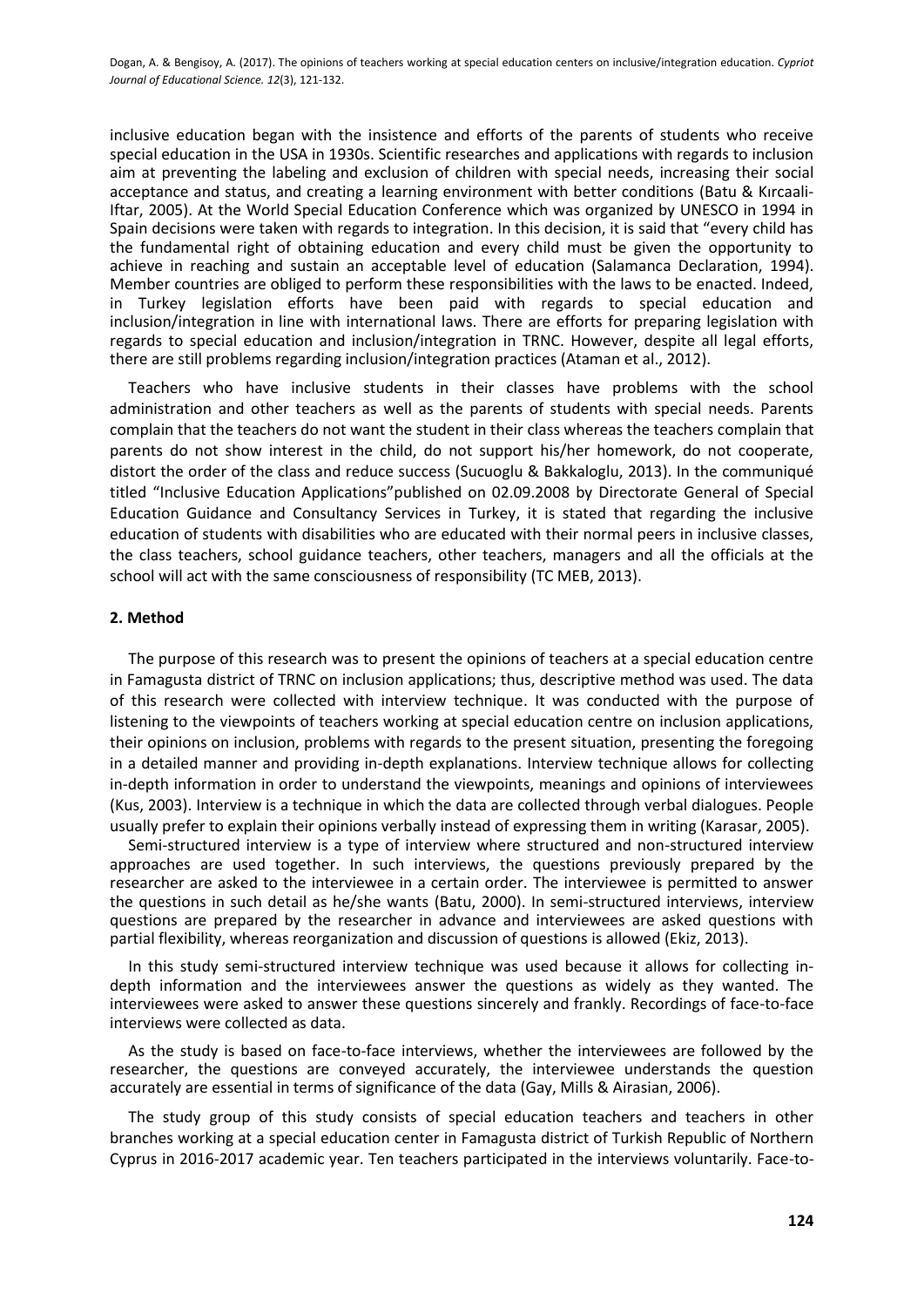face interviews were conducted based on voluntariness with semi-structured questions which were prepared in advance.

## *2.1. Data Collection Tools*

As the first step, literature review on inclusive education was conducted. Literature review was conducted to collect information on inclusive education and implementation from the documents, written resources, printed publications, published articles, master's and PhD theses, laws, regulations and communiqués and resources and data were compiled. In the light of information compiled from the data, a question pool consisting of 50 questions was prepared. These questions were sent to expert scholars in the field and relevant consultants so that they could be examined and evaluated. Usually expert opinion is sought in order to ensure scope validity during the preliminary work for examining consistency (Yurdagül, 2005). Field experts examined and evaluated whether the questions covered the subject and whether they were clear and understandable; then, they sent the results of their examination to the researcher via the consultant. According to the opinions and recommendations of expert academics regarding the questions, 15 open-ended, semi-structured new questions which could be asked were prepared. First, a test interview was held with three special education teachers. The questions remained unchanged as no negative feedback was received from the interviewees. However, it was seen that common answers were given to some questions, as a result of which some questions were joined and some others were reshuffled and necessary reorganization was made. The questions were given their final shape and the number of questions was reduced to ten. Official permission was obtained so that interviews could be made with the teachers in the school where research would be conducted and an interview was conducted with the school administration. After obtaining official permission, face-to-face interviews were done with 10 teachers who participated in the study voluntarily. The purpose of the interview, where and for which purpose it would be used, that their names would not be disclosed, and their private information would not be shared with others were declared to create an environment of confidence. The answers given were recorded with voice recorder.

Research data were collected between 20.02.2017 and 21.03.2017. During the interviews, permission document, question document and voice recorder were used. Each interview took between 5 and 20 minutes. Table 1 gives the dates and length of interviews conducted with teachers.

| Table 1. Dates and length of interviews |                   |                     |   |                    |  |  |
|-----------------------------------------|-------------------|---------------------|---|--------------------|--|--|
| Code of the teacher                     | Date of interview | Length of interview |   | Name of the record |  |  |
| 1                                       | 20 February 2017  | 17:41               |   |                    |  |  |
| 2                                       | 22 February 2017  | 20:21               |   |                    |  |  |
| 3                                       | 22 February 2017  | 5:28                |   |                    |  |  |
| 4                                       | 23 February 2017  | 18:05               | 4 |                    |  |  |
| 5                                       | 23 February 2017  | 19:53               |   |                    |  |  |
| 6                                       | 27 February 2017  | 10:16               | 6 |                    |  |  |
| 7                                       | 27 February 2017  | 8:10                |   |                    |  |  |
| 8                                       | 01 March 2017     | 10:34               |   | 8                  |  |  |
| 9                                       | 10 March 2017     | 19:38               |   | 9                  |  |  |
| 10                                      | 21 March 2017     | 5:91                |   | 10                 |  |  |

# *2.2. Data Analysis*

As a result of the interviews, which were conducted through face-to-face interviews and recorded, data were analyzed with descriptive analysis technique and transcribed. "Descriptive analysis is used in analyzing the data which do not require in-depth analysis. Data obtained in descriptive analysis are summarized and interpreted according to the previously determined themes" (Ekiz, 2013).

# **3. Findings**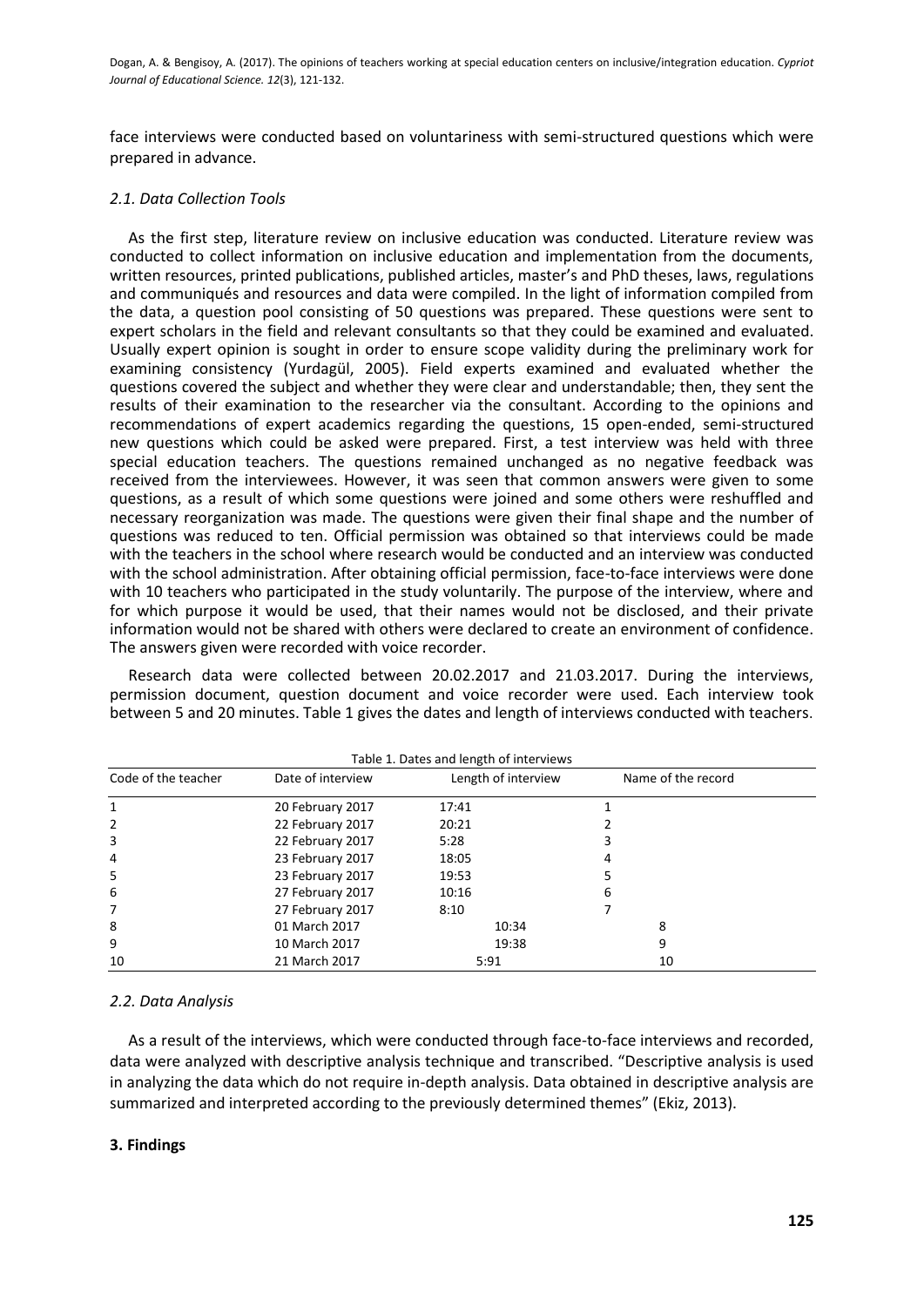A unique code was used for each teacher who participated in the interview. Each teacher was given a code number such as Ö1, Ö2, Ö3, Ö4, Ö5, Ö6, Ö7, Ö8, Ö9, Ö10.

Table 2. The opinions on legislations on inclusive education of teachers who work at special education centers in *TRNC*

| Opinions-Findings with regards to legislations on inclusive education |                                                                                         | Frequency |
|-----------------------------------------------------------------------|-----------------------------------------------------------------------------------------|-----------|
| ➤                                                                     | There is no law on inclusion and special education                                      | 10        |
| ⋗                                                                     | Due to legal gaps, school principals are free to accept or reject inclusive student     |           |
| ➤                                                                     | There is no separate special education department                                       | 5         |
| ⋗                                                                     | The special education is managed through decree-laws and directives enacted             | 4         |
|                                                                       | under MEB law                                                                           | 3         |
| ⋗                                                                     | Articles regarding special education in TRNC constitution and MEB law are<br>inadequate |           |
| ⋗                                                                     | Existing legislations are not implemented at schools                                    |           |
| ⋗                                                                     | Special education centers are reporting to the department of elementary<br>education    |           |

Table 2 shows that ten of the interviewee teachers stated that there was no inclusive and special education law in TRNC, five teachers stated that due to the lack of legislation, school principals did not want to accept students into school, four teachers said that legal gap led to arbitrary practices, three teachers claimed that there was no separate special education department, two teachers emphasized that inclusion and special education were managed under decree-laws and directives under existing laws, two teachers stated that laws were inadequate, one teacher claimed that laws were not applied at schools and one teacher said that special education was managed under elementary education department.

Table 3. The opinions of teachers working at special education center in TRNC on educational diagnosis and placement

| Opinions-Findings regarding the educational prognosis and placement of inclusive students |                                                                                          | Frequency |
|-------------------------------------------------------------------------------------------|------------------------------------------------------------------------------------------|-----------|
| ➤                                                                                         | Educational prognosis is being performed by Counseling and Research Center.              | 10        |
| ➤                                                                                         | There is no expert team in Counseling and Research Center.                               | 7         |
| ➤                                                                                         | Educational prognosis cannot be made accurately.                                         | 6         |
| ➤                                                                                         | Educational prognosis is being performed not by a team but a person.                     | 5         |
| ➤                                                                                         | Educational prognosis in Counseling and Research Center is only performed by             |           |
|                                                                                           | psychological counseling and guidance teacher; there are no special education teachers.  | 5         |
| ➤                                                                                         | Students with slight special needs are placed at special education centers.              | 4         |
| ≻                                                                                         | After the child comes to school, the child is transferred to Counseling and Research     |           |
|                                                                                           | Center if the teacher observes behavioral disorder and academic retardation.             | 4         |
| ➤                                                                                         | No survey is done before the child comes to the school.                                  | 3         |
| ≻                                                                                         | Family is effective in placements; the children of interested parents are placed in      |           |
|                                                                                           | inclusion.                                                                               | 3         |
| ➤                                                                                         | There can be doctor-related mistakes in diagnosis.                                       | 3         |
| ≻                                                                                         | Reports are usually written uniformly.                                                   | 2         |
| ➤                                                                                         | Appointments in educative evaluations are given for too late dates.                      | 2         |
| ≻                                                                                         | Educational evaluations are made after a few interviews.                                 | 2         |
| ➤                                                                                         | After inclusive student is placed at school, no monitoring and follow-up is done.        | 2         |
| ➤                                                                                         | Educational prognosis is not performed at early ages.                                    | 2         |
| ➤                                                                                         | The opinions of the parents are not taken into consideration in evaluations.             | 2         |
| ≻                                                                                         | The physical status, number of students and personnel are not taken into account in      |           |
|                                                                                           | placements.                                                                              | 1         |
| ≻                                                                                         | Counseling and Research Center does not have adequate measuring and evaluation<br>tools. | 1         |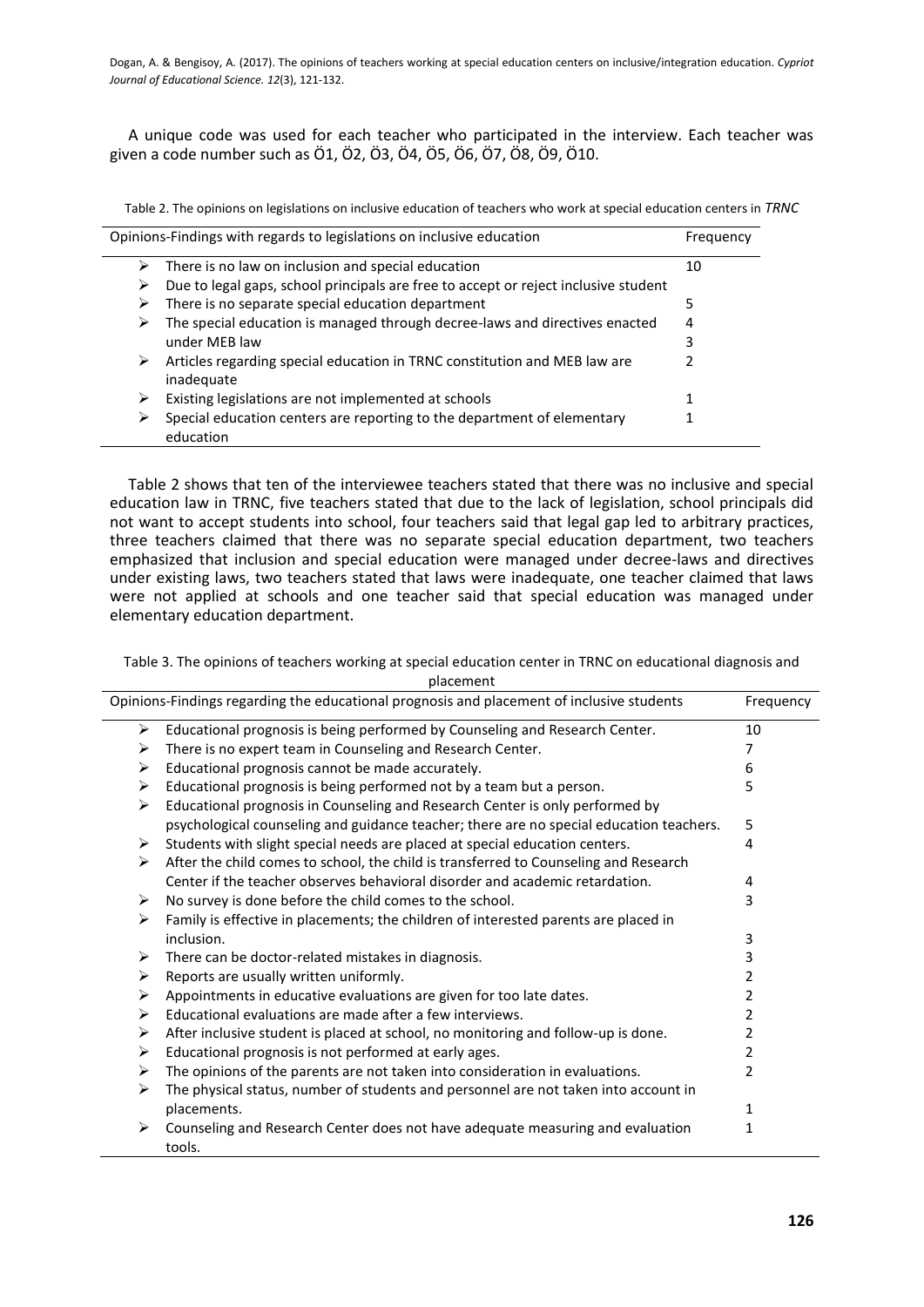As seen in Table 3., ten teachers stated that educational prognosis of inclusive students were done by Counseling and Research Center, seven teachers said that there were no expert teams at Counseling and Research Center, six teachers said that the educational prognosis were not accurate, five teachers said that educational prognosis were not done by a team but by one person, five teachers said that there were no special education teachers in educational prognosis which was done by psychological counseling and guidance teacher, four teachers said that students with slight special needs could be placed at special education centers, four teachers said that as a result of the observations of teachers, students were transferred to Counseling and Research Center due to behavioral disorders and academic retardation, three teachers said that no survey was done before school, three teachers said that parents were effective in placements, three teachers claimed that doctor-related mistakes could be made during diagnosis, two teachers said that reports were mostly the same, two teachers said that too late dates were given for educational evaluations, two teachers said that educational evaluations were made after only a few interviews, two teachers said that no follow-up and monitoring was done after the inclusive student was placed at school, two teachers complained that educational prognosis was not made at early ages, two teachers said that the opinions of parents were not taken into consideration at evaluations, one teachers said that the physical status, number of students and personnel were not taken into account in placements, and one teacher said that Counseling and Research Center did not have adequate measuring and evaluation tools.

| Table 4. Opinions of teachers working at a special education center in TRNC about the problems faced during |
|-------------------------------------------------------------------------------------------------------------|
| the application of inclusive education                                                                      |

| Opinions-findings regarding the problems faced during application of inclusive education |                                                                                          | Frequency      |
|------------------------------------------------------------------------------------------|------------------------------------------------------------------------------------------|----------------|
| ➤                                                                                        | Teachers do not have sufficient knowledge about inclusive students.                      | 10             |
| ➤                                                                                        | They do not know how to prepare and implement BEP programs.                              | 10             |
| ➤                                                                                        | School managers do not want to accept inclusive students to the school.                  | 9              |
| ➤                                                                                        | Teachers do not know how to deal with behavioral problems.                               | 9              |
| ➤                                                                                        | School managers want to send away inclusive students at their schools at once.           | 8              |
| ➤                                                                                        | Teachers are not given sufficient support.                                               | 8              |
| ➤                                                                                        | Teachers do not want inclusive students in their classes.                                | 7              |
| ➤                                                                                        | Inclusive students are not distributed to classes equally.                               | 7              |
| ➤                                                                                        | Teachers do not inform other students and their parents about inclusive students.        | 6              |
| ➤                                                                                        | Students and their parents are not given adequate education and support.                 | 6              |
| ➤                                                                                        | Classrooms are overcrowded.                                                              | 6              |
| ➤                                                                                        | Teachers are not given adequate support.                                                 | 6              |
| ➤                                                                                        | Supporting education rooms are not adequate and not used properly.                       | 6              |
| ➤                                                                                        | There are none or inadequate special education teachers at schools.                      | 6              |
| ➤                                                                                        | Tools and instruments are not adequate.                                                  | 5              |
| ➤                                                                                        | Physical structure and education environment of schools are not suitable for inclusive   |                |
|                                                                                          | students.                                                                                | 5              |
| ⋗                                                                                        | Parents of other students do not want inclusive students in the classrooms of their      |                |
|                                                                                          | children.                                                                                | 5              |
| ⋗                                                                                        | Other parents associate the failure of their children with the existence of inclusive    |                |
|                                                                                          | students.                                                                                | 5              |
| ➤                                                                                        | Teachers do not show sufficient interest in the inclusive students in their classrooms.  | 5              |
| ➤                                                                                        | Inclusive students are otherized by other students due to the attitude of the teacher.   | 4              |
| ➤                                                                                        | Inclusive students are given nicknames.                                                  | 4              |
| ➤                                                                                        | School managers and teachers accept inclusive students at the school for only a few days |                |
|                                                                                          | and then send them home.                                                                 | 3              |
| ➤                                                                                        | Sufficient controls are not conducted as regarding inclusive students.                   | $\overline{2}$ |
| ➤                                                                                        | Parents of inclusive students behave insensibly towards their children.                  | $\overline{2}$ |
| ↘                                                                                        | School psychological counseling and guidance teachers are not interested in inclusive    | $\overline{2}$ |
|                                                                                          | students.                                                                                | $\mathbf{1}$   |
| ➤                                                                                        | There should not be any supportive education rooms.                                      |                |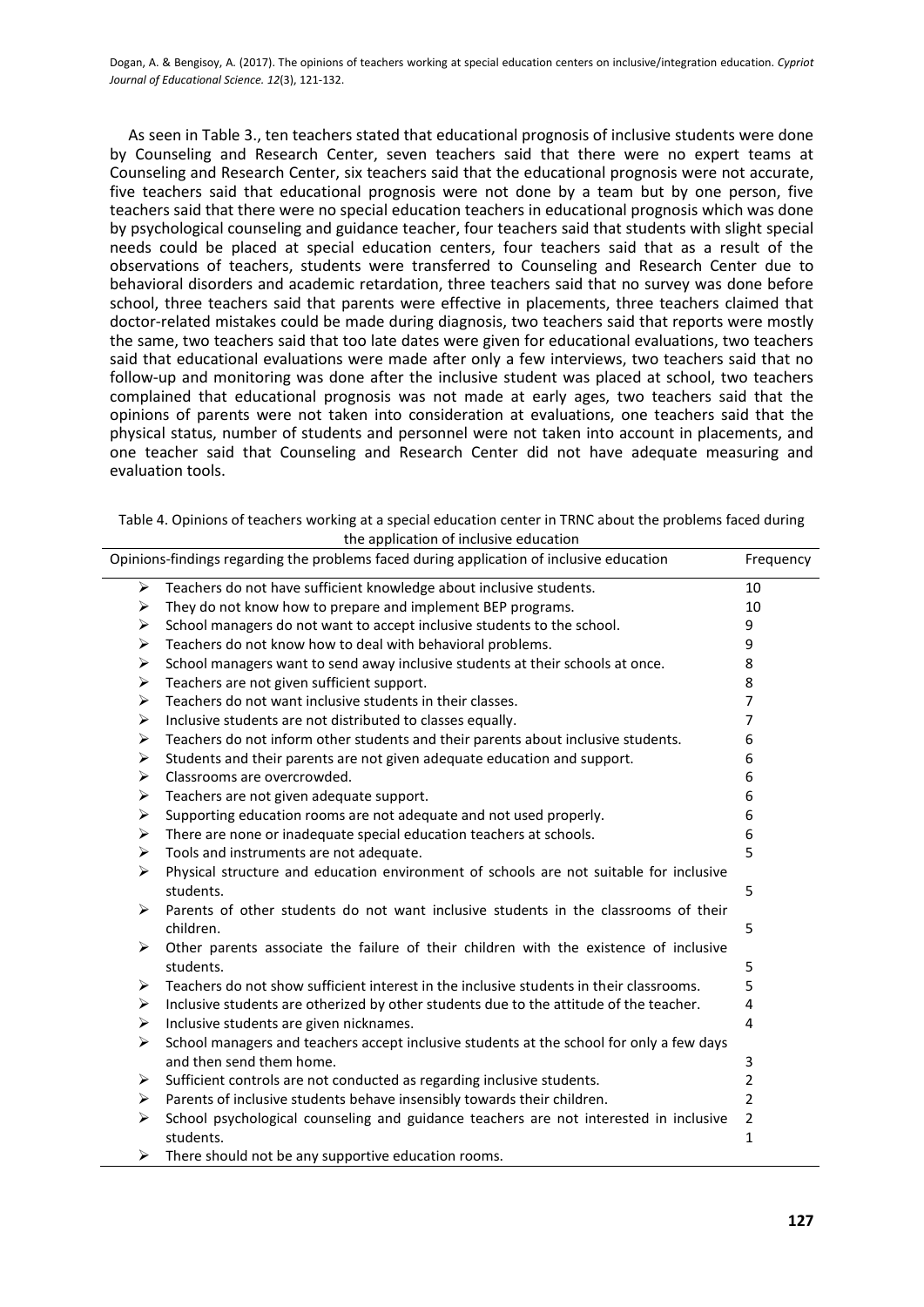As seen in Table 4., the teachers said that teachers did not have sufficient knowledge about inclusive students, ten teachers said that teachers did not know how to prepare and implement BEP programs, nine teachers said that school managers did not want to accept inclusive students to the school, nine teachers said that teachers did not know how to deal with behavioral problems, eight teachers said that school managers wanted to send away inclusive students at their schools at once, eight teachers said that teachers were not given sufficient support, seven teachers said that teachers did not want inclusive students in their classes, seven teachers said that inclusive students were not distributed to classes equally, six teacher said that teachers were not informing other students and their parents about inclusive students, six teachers said that students and their parents were not given adequate education and support, six teachers said that classrooms were overcrowded, six teachers said that teachers were not given adequate support, six teachers said that supporting education rooms were not adequate and not used properly, six teachers said that there were none or inadequate special education teachers at schools, five teachers said that tools and instruments were not adequate, five teachers said that physical structure and education environment of schools were not suitable for inclusive students, five teachers said that parents of other students did not want inclusive students in the classrooms of their children, five teachers said that other parents associated the failure of their children with the existence of inclusive students, five teachers said that teachers did not show sufficient interest in the inclusive students in their classrooms, four teachers said that inclusive students are otherized by other students due to the attitude of the teacher, four teachers said that inclusive students are given nicknames, three teachers said that school managers and teachers were accepting inclusive students at the school for a few days and then sending them home, two teachers said that sufficient controls were not made as regards inclusive students, two teachers said that parents of inclusive students were behaving insensibly towards their children, two teachers said that school psychological counseling and guidance teachers were not interested in inclusive students, and one teacher said that there should not be any supportive education rooms.

Table 5. Opinions of teachers working at special education centers in TRNC about school management, teacher and parent cooperation

| Opinions-findings as regards school management, teacher and parent cooperation |                                                                                                                                   | Frequency |
|--------------------------------------------------------------------------------|-----------------------------------------------------------------------------------------------------------------------------------|-----------|
|                                                                                | School management and teachers do not cooperate with the parents of inclusive<br>students.                                        |           |
| ⋗                                                                              | Parents of inclusive students have problems with school management, teachers and<br>parents of other students.                    | 8         |
| ⋗                                                                              | Parents of other students do not communicate with the parents of inclusive students;<br>they mostly communicate among themselves. | 6         |

When Table 5. is examined, it can be seen that nine teachers said that school management and teachers were not cooperating with the parents of inclusive students, eight teachers said that parents of inclusive students were having problems with school management, teachers and parents of other students, and six teachers claimed that parents of other students were not communicating with the parents of inclusive students and that they were mostly communicating among themselves.

#### **4. Conclusions and recommendations**

As a result of the interviews held with special education teachers, it is found out that there is no law on special education and inclusive education in Turkish Republic of Northern Cyprus; that special education and inclusion practices are conducted with decree-laws and directives which were enacted based on the 42<sup>nd</sup>, 43<sup>rd</sup>, 44<sup>th</sup>, 49<sup>th</sup> and 52<sup>nd</sup> articles of TRNC national education law and 59<sup>th</sup> article of TRNC constitution, but that these articles proved insufficient, that lack of a separate education law created legal gaps, that all problems were caused by the lack of a law which resulted in the rejection of inclusive students from schools and arbitrary practices in their education.

It found that teachers did not want to accept inclusive students to their classes, that they did not have sufficient knowledge about inclusive students, that they were worried that they could not succeed, that they did not incline towards inclusive education with the anxiety that they could have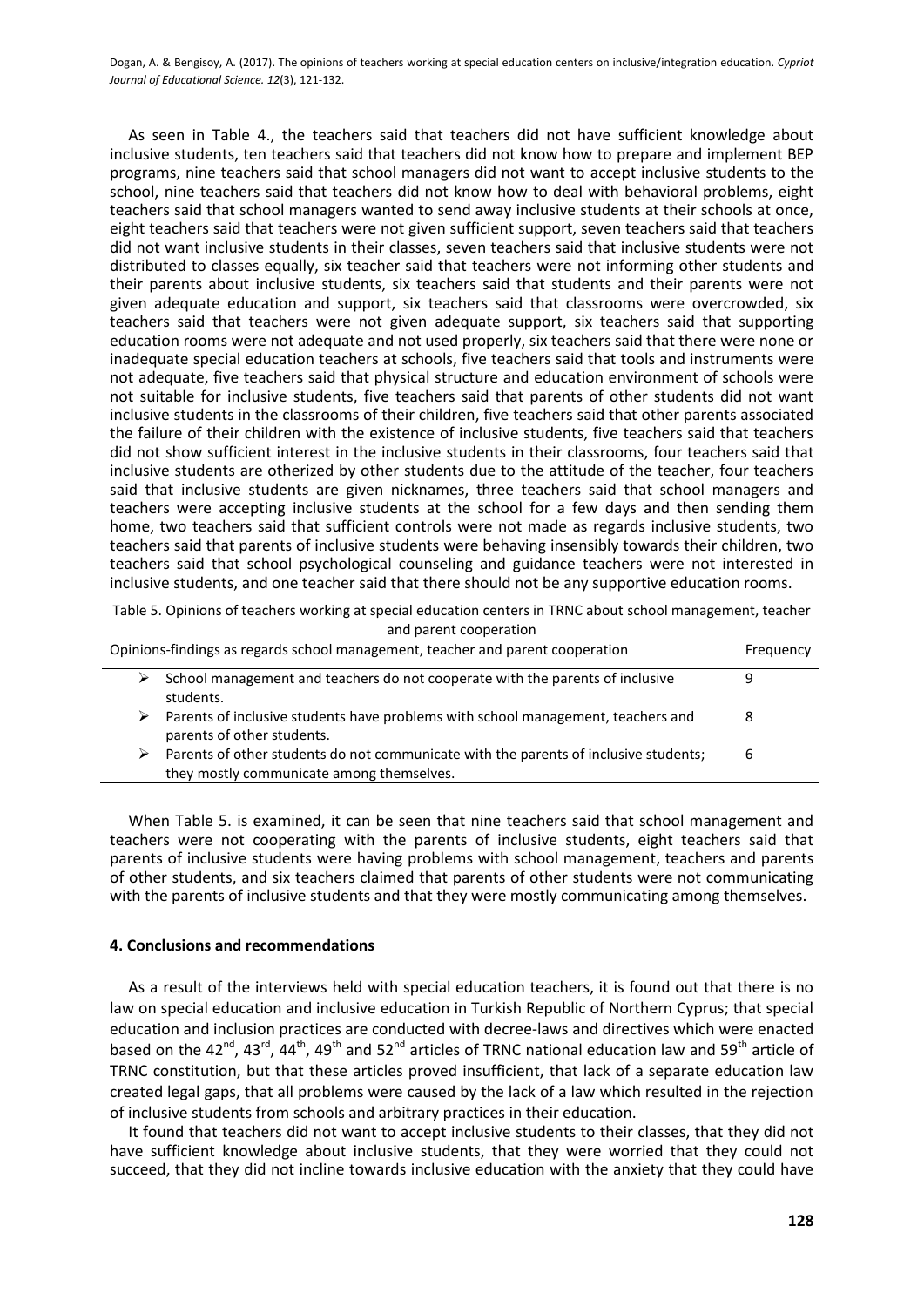problem, that they did not know students with special needs and their characteristics sufficiently, that they were not conscious and knowledgeable about how to intervene in the children, how to deal and work with them, that they were not useful to the inclusive students and that they just tried to get along with them. In his research, Varlıer (2004) found that teachers did not find themselves adequate for inclusive application. The answers given by special education teachers regarding the adequacy of teachers in inclusion application are consistent with the results of this study.

In the interviews the teachers told that do not prepare and do not know how to prepare BEP programme, and that they saw it as unnecessary workload. Cuhadar (2006), Nizamoglu (2006), Vural and Yıkmıs (2008) reached similar conclusions in their research. They found out that teachers do not determine an objective in a systematic and accurate manner, that they determined purpose subjectively, that they did not prepare BEP although it was compulsory, and that they conducted their studies based on trial and error. Gürsel (2007) claims that preparing BEP programme is one of the most important factors for the success of inclusion application (Smith & Ragan, 1993).

As a result of the study, it was found out that all teachers and administrators in schools where inclusive education was applied had to receive on-the-job training on inclusive education on a regular and compulsory basis. Guven and Onder (1995), Atay (1999), Metin and Gulec (1999), emphasized in their study that for inclusive programs to be successful, teachers should receive on-the-job training. Teachers who are knowledgeable about special education are more successful in inclusive education compared to those who are not knowledgeable (Sahbaz, 1997). Special education teachers also stated opinions in the same direction and emphasized that on-the-job training should be given on a compulsory basis. Class teachers who received training on special education and inclusive education stated that they saw themselves more adequate compared to those who did not receive this education (Cankaya, 2010). After certain training activities, qualifications of teachers on inclusive education as well as their self-confidence increases and they approach inclusive education more positively (Harvey & Greenway, 1984).

As a result of the interviews, it was found out that the physical structure and infrastructure of schools where inclusive education is offered is not suitable for students with special needs. According to the answers, it became clear that schools were multi-storied without elevators and ramps, and did not have classrooms, laboratories, canteens, playgrounds, toilets and lavatories that students with special needs can easily access and use. However, it was also stated that there were positive improvements. According to the research results, teachers who work at special education centers complained that there were not sufficient tools and materials and there were problems. Education must be supported by using as many materials as possible and students must be given the opportunity to use these materials (Sucuoglu, 2006).

Positive and negative attitudes of teachers are important factors in the success of inclusive education. The preliminary condition of a successful inclusion is accepting and showing respect to individual differences (Senel, 1996). In his study, Zeybek (2015) found out that teachers mostly had academic problems with inclusion students, which was followed by behavioral problems. Most researches on inclusive education show that teachers have a negative attitude towards students with special needs (Diken & Sucuoglu, 1999). One study on the problems experienced by branch teachers about inclusive students determined that branch teachers were not happy to have inclusive students in their classes (Bulduk, 2014). One of the factors which affect the success of inclusion is that teachers are not willing to provide inclusive education and that they have negative attitude towards students with special needs (Batu, Colak & Odluyurt, 2014). The views of teachers working at special education centers in this study support these conclusions.

The success of inclusive education depends on the importance given by the teacher to the subject, as well as his/her approach and qualifications, the approach of parents of normal students and students with special needs, the approach of normal students towards inclusive students and the success in preparing and organizing suitable environment (Ozokcu, 2003).

As a result of the interviews, it was understood that with the direction and influence of school administration, teachers and parents, students with normal development easily adopt, establish dialogue integrate and make friends with and accepted students with special needs. It is also evident that improper attitudes of teachers and parents negatively affect the approaches and attitudes of other students and that they had problems with these students. It is concluded that students are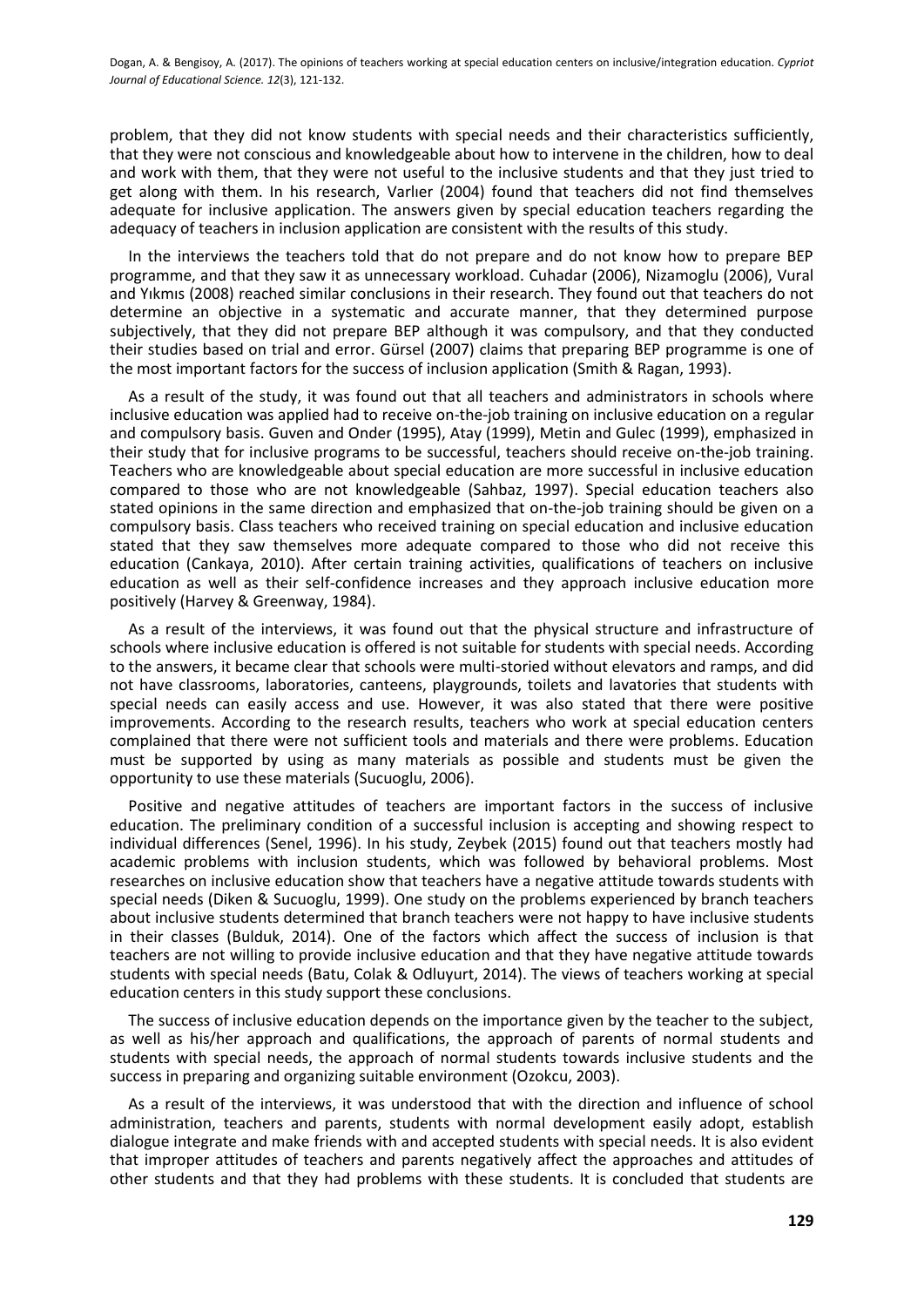inevitably affected by the behaviors of each other in the first instance but then it turns to normal, which is completely due to the fact that they are previously informed about the students with special needs, and that if they are informed their relations are much better. As a result of the lack of knowledge in students with normal development about inclusive students, they do not know what to do and how to approach them, and thus they stay at a distance from or reject these students (Ozkan, 2009). It is found that if normal students are informed on inclusive students, negative judgments are eliminated, their attitude changes in a positive direction, and they show more social acceptance to their friends with special needs (Civelek, 1990).

Zeybek (2015) found that teachers need supporting education services. These data reveal similar findings to those of our study. The research conducted by Bilen (2007) reveals that the support received from teachers, administrators, guidance service and other personnel is not adequate and that the number of special education experts is not sufficient. This finding coincides with the results of our research. Varlıer (2004) emphasized the importance of cooperation between parents and school and claimed that students show progress if the parents supported them and that intra-family communication is a must. Likewise, participation of parents in school and classroom activities and parents seeing the classroom activities in place is much more effective than informing them in terms of developing communication between home and school (Ozen, 2003). Research findings are in the same line with these explanations. Teachers will be able to overcome their problems when they cooperate with parents. When parents participate in education and teaching activities, students show faster progress in development (Bauer, Battle & Johnson, 2004). Literature review and the interviews show that cooperation between school administration, teacher and parents are very critical in the development process of students with disabilities and in raising them to the desired level.

#### **References**

Ardıc, A. (2014). *Bireysel farkliliklar*. Ankara: Vize Yayinlari.

Aral, N. (2011). *Okul oncesi egitimde kaynastirma*. Istanbul: Morpa Kultur Yayinlari.

- Ataman A., Ozmen, E.R., Ozdemir, S., Aktunay, A.B., Safak, P., Karakoc, T., & Citil, M. (2012). *Temel egitim ogretmenleri icin kaynastirma uygulamalari ve ozel egitim.* Ankara: Vize Yayinlari.
- Atay, M. (1999). *Ozel gereksinimli cocuklarin normal yasitları ile birlikte egitim aldıkları kaynastirma programlarina karsi ogretmen tutumlari uzerine bir inceleme*(Unpublished doctoraldissertation). Hacettepe University Graduate School of Health Sciences, Ankara.
- Bauer, A.M., Battle, M., & Johnson, L.J. (2004). *Engaging parents as partners in changing behaviour*. S.H.
- Batu, E.S. (2000). Ozel gereksinimli ogrencilerin kaynastirildigi bir kız meslek lisesindeki ogretmenlerin kaynastirmaya iliskin gorus ve onerileri*.* Eskisehir: Anadolu University Publications
- Batu S., Colak, A., & Odluyurt, S. (2014). *Ozel gereksinimli cocuklarin kaynastirilmasi*. Ankara: Vize Yayinlari.
- Batu, E.S. (2008). Basarili bir kaynastirma uygulamasi icin ogretmenlerin siniflarinda yapabilecekleri. *Journal of Elementary School Teachers and Educators*, *18*, 26-28.
- Bilen, E. (2007). *Sınıf ogretmenlerinin kaynastirma uygulamalarinda karsilastiklari sorunlar ile ilgiligörüsleri ve cozum onerileri* (Unpublished master's dissertation). Dokuz Eylül University Graduate School of Education Sciences, Izmir.
- Blair, R. E. (1985). *Some issues for school boards*. Mainstreaming.
- Chopra, R. (2008). Factors influencing elementary school teachers' attitude towards inclusive education. *British Educational Research Association Annual Conference*. Edinburgh.
- Civelek, A.H. (1990). *Egitilebilir zihinsel ozurlu cocuklarin sosyal kabul gormelerinde normal cocuklarin bilgilendirilmelerinin ve iki grubun resim-is ve beden egitim derslerinde butunlestirilmelerinin etkileri*  (Unpublished doctoral dissertation). Ankara University Graduate School of Social Sciences, Ankara. \*cited in: İlknur Karacaoglu, (2008;3)
- Cuhadar, Y. (2006). *Ilkogretim okulu 1-5. siniflarda kaynastirma egitimine tabi olan ogrenciler icin BEP'in hazirlanması, uygulanmasi, izlenmesi ve degerlendirilmesi ile ilgili olarak sinif ogretmenleri ve yoneticilerin goruslerinin belirlenmesi* (Unpublished master's dissertation). Karaelmas University Graduate School of Social Sciences, Zonguldak.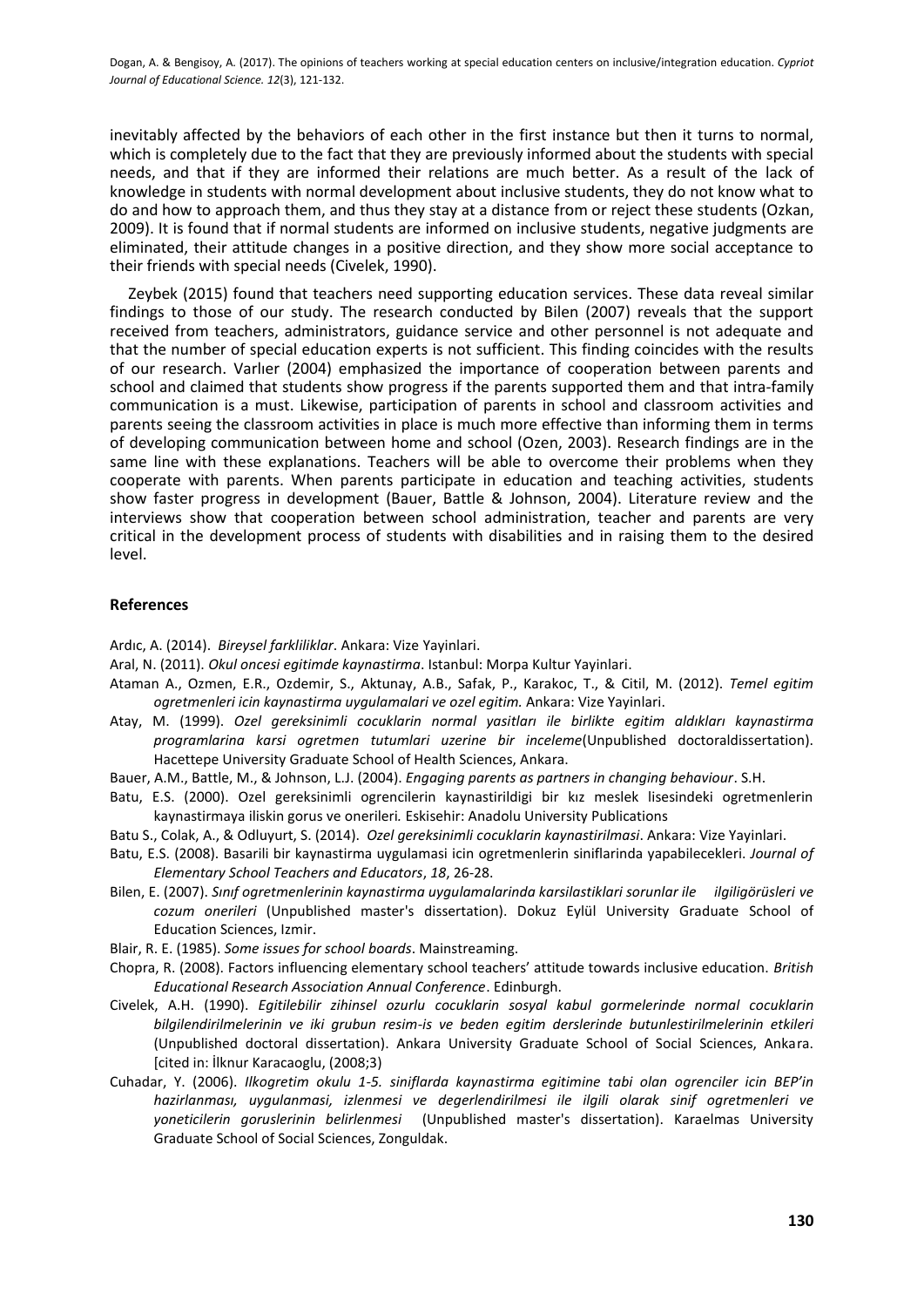- Cankaya, O. (2010). *Ilkogretim I. kademede kaynastirma egitimi uygulamalarinin sınıf ogretmenlerinin goruslerine gore degerlendirilmesi* (Unpublished master's thesis). Selcuk University Graduate School of Education Sciences, Konya.
- Diken, I.H., & Sucuoglu, B. (1999). Sınıfında zihinsel engelli bulunan ve bulunmayan sınıf ogretmenlerinin zihin engelli cocuklarin kaynastirilmasina yonelik tutumlarinin karsilastirilmasi. *Journal of Special Education, 2*(3), 26-34.
- Diler, N. (1998). Kaynastirma kavrami, kaynastirma uygulamalari ve etkili kaynastirma icin yapilması gerekenler. *8th National Congress of Special Education*, Edirne.
- Ekiz, D. (2013). *Bilimsel arastirma yontemleri* (3rd Ed.). Ankara: Anı Publications.
- Gay, L., Mills, G., & Airasian, P. (2006). *Educational research competencies for analysis and applications* (8th Ed.). New Jersey: Pearson Prentice Hall.
- Guzel, N. (2014). *Kaynastirma ogrencisi olan ilkogretim ogretmenlerinin kaynastirma egitimine iliskin yasadiklari sorunlar (Beykoz Ilcesi Ornegi)* (Unpublished master's dissertation). Yeditepe University Graduate School of Education, Istanbul.
- Guven, Y., & Onder, A. (1995). Okul oncesi egitim kurumlarindaki yonetici ve ogretmenlerin ozel egitim gerektiren cocuklarin kaynastirilmalari hakkindaki gorusleri. *2nd Special Education Congress*. Ankara.
- Harvey, D.H., & Greenway, A.P. (1984). The self-concept of physically handicapped children and their non handicapped siblings, an empirical investigation. *Journal of Children Physchology and Psychiatry, 25*, 273-284
- Kargın, T. (2004). Bas makale: Kaynastirma tanimi, gelisimi ve ilkeleri. *Journal of Special Education, 5*, 1-13.
- Kus, E. (2003). *Nicel-nitel arastırma teknikleri*. Ankara: Ani Yayinlari.
- Karasar, N. (2005). *Bilimsel arastirma yontemi* (15th Ed.). Ankara: Nobel Yayin Dagıtım.
- Kırcaali-Iftar, G. (1998). *Ozel gereksinimli bireyler ve ozel egitim*. Eskisehir: Anadolu Üniversitesi Acıkögretim Yayinlari.
- Lewis, R.E., & Doorkagi H.D. (1999). *Teaching special students in general education classrooms*. New Jersey: Prentice Hall.
- Lindsay, G. (2003). Inclusive education: Acritical perspective*. British Journal of Special Education, 30*(1), 3-12.
- Nizamoglu, N. (2006). *Sınıf ogretmenlerinin kaynastirma uygulamalarindaki yeterlilikleri* (Unpublished master's dissertation). Abant İzzet Baysal University Graduate School of Social Sciences, Bolu.
- Bulduk, O.R. (2014*). Ortaokul 6. 7. ve 8. sınıf ogrencilerinin engellilere yonelik tutumlarinin incelenmesi.*  (Unpublished master's dissertation). Aksaray University Graduate School of Social Sciences, Department of Elementary Education, Education of Social Studies Section, Aksaray.
- Ozokcu, O. (2003). Kaynastirma uygulamalarinin basarisinda rol oynayan etmenler. *Coluk* Cocuk Journal, *33*, 25- 26.
- Odom, S.K. (2000). Preschool inclusion: What we know and where we go from here. *Topics in Early Childhood Special Education, 20*(1), 20-17.
- Yasaran, O.Ö. (2009). *Normal gelisim gosteren ogrencilerin ozel gereksinimli bireylerin sosyal kabullerini saglamada kaynastirmaya hazirlik etkinliklerinin etkisi* (Unpublished master's dissertation). Anadolu Üniversitesi Egitim Bilimleri Enstitüsü, Eskisehir.
- Ozen, A. (2003). Aile ile isbirligi. In G. Kırcaali-İftar (Ed.), *Davranıs ve ögrenme sorunu olan cocukların egitimi* (125-141). Eskisehir: Anadolu Universitesi Yayinlari.
- Salend, J.S. (2001). *Creating inclusive classrooms. Effective and reflective practices*. (4th Ed.). New Jersey: Prentice Hall.
- Smith, K.P., & Ragan, K.T. (1993). *Instructional Design. Oklahoma*: Merill Publishing.
- Sucuoglu, B., & Bakkaloglu, H. (2013). *Okul oncesinde kaynastirma*. Ankara: Kok Yayinlari.
- Sucuoglu, B. (1991). *Anne babaların ozel egitim okullarını algılama bicimleri*. (Unpublished doctoral dissertation). Hacettepe University Graduate School of Health Sciences, Ankara.
- Sucuoglu, B. (2006). *Etkili kaynastırma uygulamalari*. Ankara: Ekinoks Yayinlari.
- Sahbaz, U. (1997). *Ogretmenlerin ozurlu cocuklarin kaynastirilmasi konusundaki bilgilendirmelerinin kaynastirmaya iliskin tutumlarinin degismesinde etkinligi* (Unpublished master's dissertation). Anadolu University, Eskisehir.
- Senel, H.G. (1996). Yetersizligi olan ve olmayan genclerin yetersizlige yönelik tutumlarının karsılastırılması. *Journal of Special Education, 2*(2), 68-75.
- TC MEB (2013). TC Milli Egitim Bakanlıgı Özel Egitim ve Rehberlik Hizmetleri Genel Müdürlügü. *Bütünlestirme kapsamında egitim uygulamaları ögretmen kılavuz kitabı.* Ankara